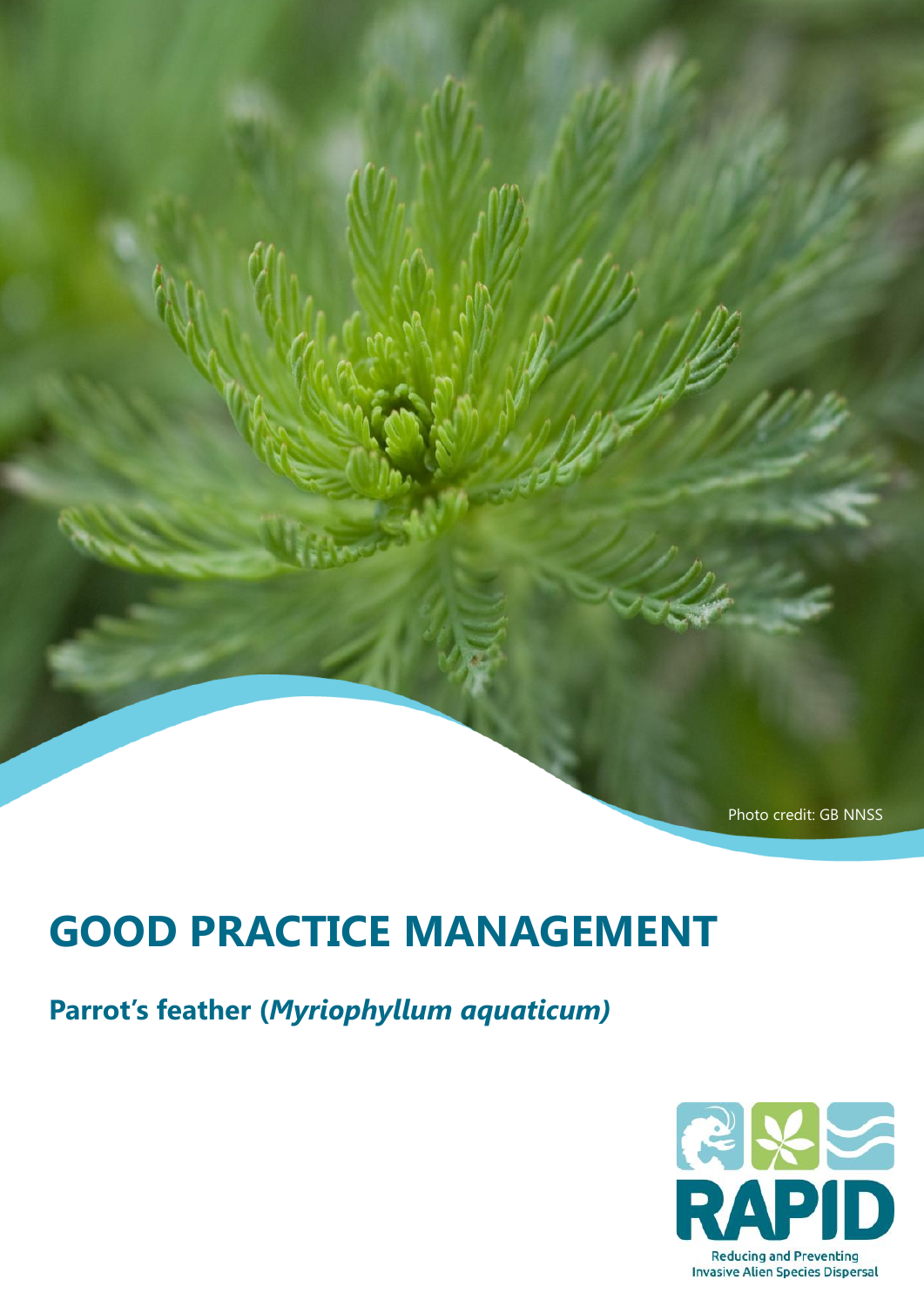

**Other names:** Water feather, Brazilian water-milfoil, *Myriophyllum brasiliense*, *Myriophyllum proserpinacoides*

#### **For ID guides and more information:**

http://www.nonnativespecies.org/index.cfm?sectionid=47



Parrot's feather (*Myriophyllum aquaticum*)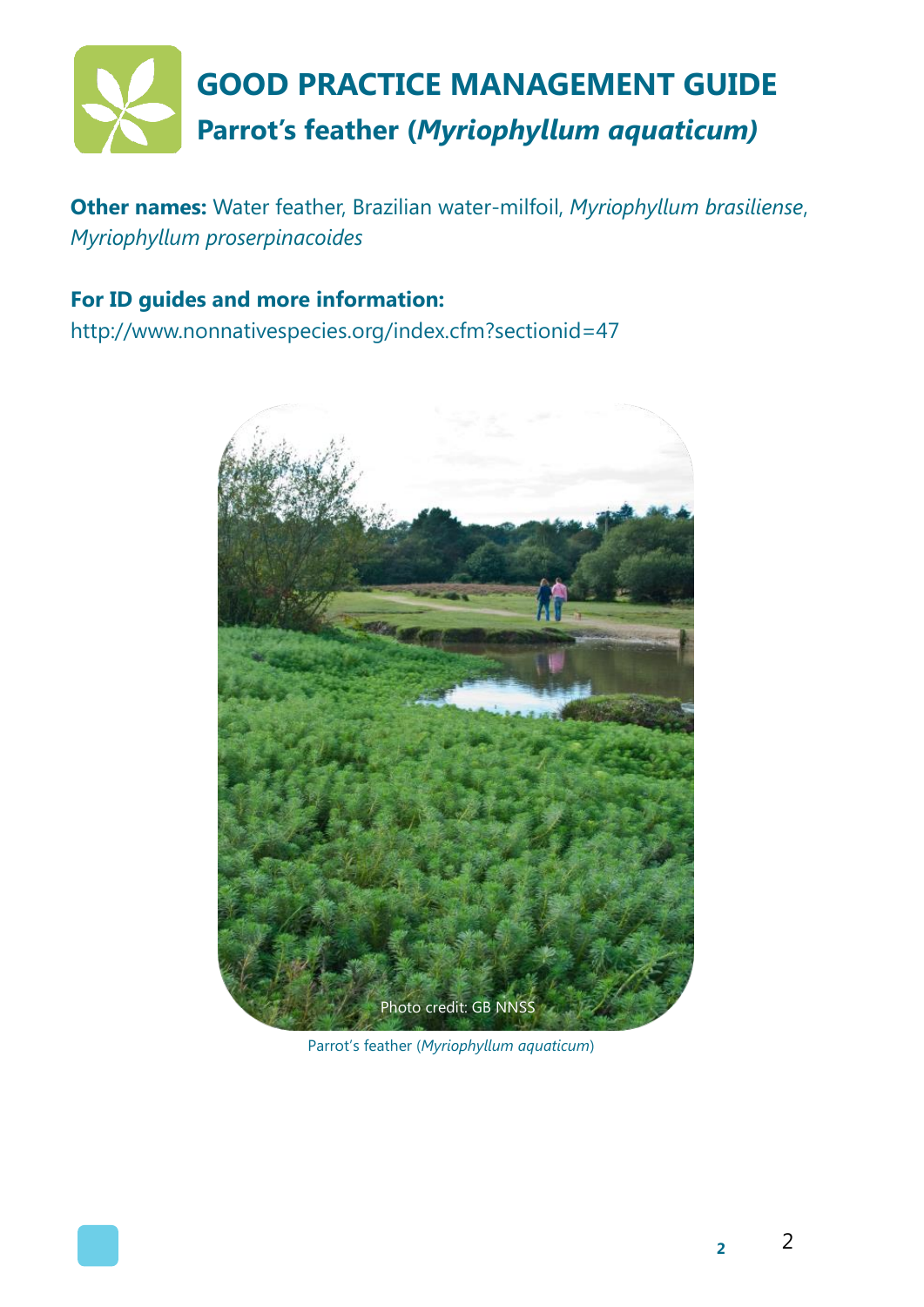# **MANAGEMENT SUMMARY**



#### **Ecology and impact of parrot's feather**

Feather (*Myriophyllum aquaticum*), is a bright green or blueish green perennial freshwater herb named for its feather-like leaves which can be both submerged and/or emergent. The most distinctive trait of emergent leaves is that they are bright green and much stiffer than submergent leaves. Emergent leaves can grow up to 30cm above the water surface and look like tiny fir trees. Native water-milfoil species do not have this emergent feature.

This plant is native to South America and typically grows in sediment in freshwater ponds, rivers and canals. Parrot's feather prefers warm, shallow eutrophic conditions, but tolerates coastal or brackish waters. It can form dense rafts and small fragments propagate easily, making mechanical removal difficult. In its introduced range, the plants are entirely female and all replication is via tough rhizomes which are tolerant of desiccation and can root even after many months of removal. It is intolerant of prolonged cold winter conditions, but can survive short, infrequent frosts such as mild winter conditions in the UK.

Detrimental impacts of parrot's feather include interference with flow of water, increased risk of flooding, blocking of hydroelectric power plants, interference with fisheries and recreation, and threat to native species of plants, fish and invertebrates through shading and monopoly of resources (CABI, 2018).



Parrot's feather (*Myriophyllum aquaticum*) blocking a waterway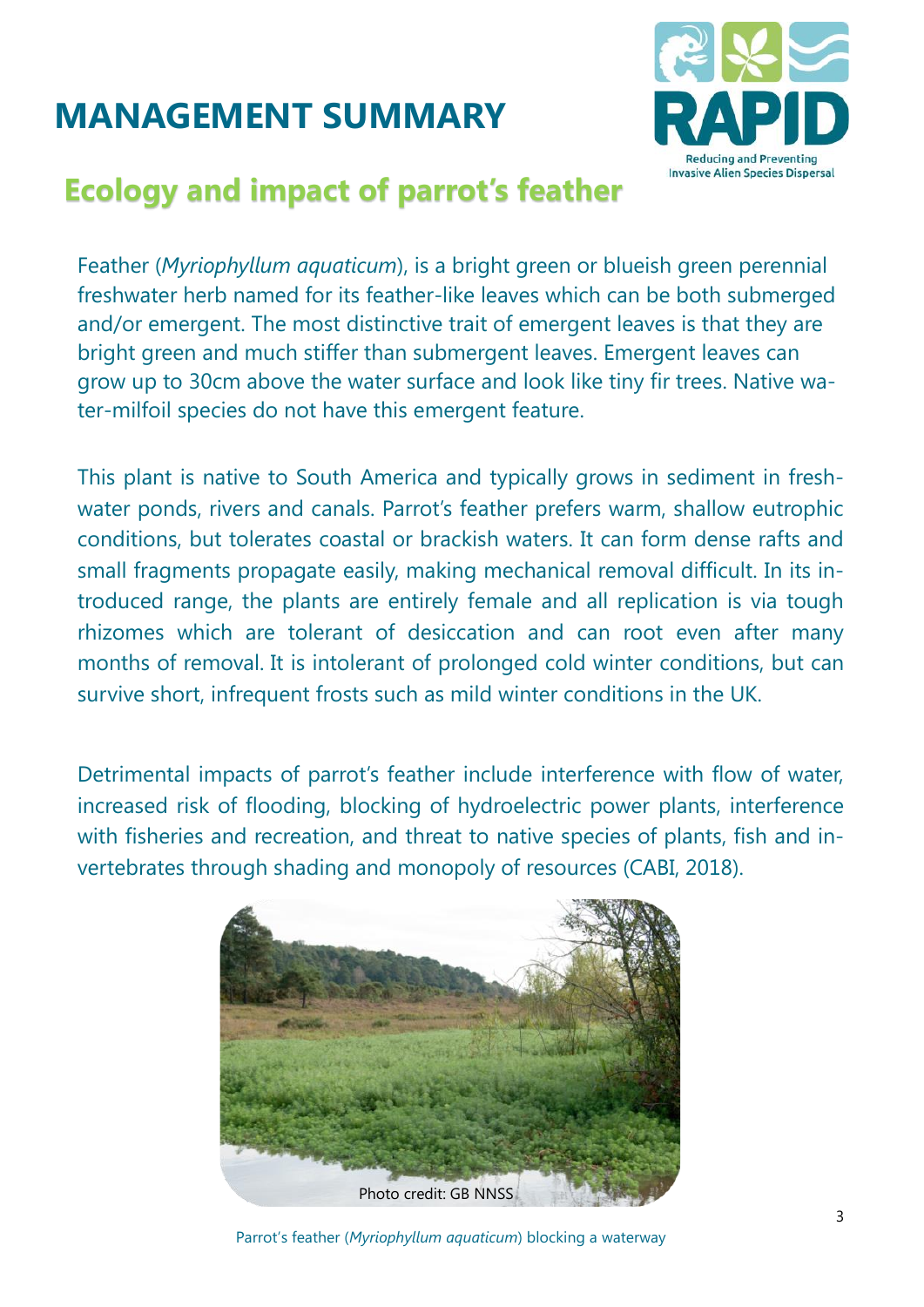## **Effective management: summary**

It is difficult to achieve complete eradication of infestations of parrot's feather. Treatment is usually a combination of more than one method and is likely to continue over a number of years before the plant is completely eradicated. Complete eradication will only be achieved if source population is treated. (Sussex Wildlife Trust).

## **MANAGEMENT METHODS**

#### *Environment Agency Guidance - Treat or bury all types of invasive nonnative plant material*

You must:

- 1) Have a management plan which sets out how you'll dig up, treat or bury the material to prevent further growth or spread beyond the site
- 2) Bury the material on land that's of low-habitat value (land without conservation designations or protected species), in an area that's likely to be undisturbed and more than 7 metres away from an adjacent landowner's site
- 3) Make sure that the material does not contain pollutants that will pose a threat to groundwater quality
- 4) You must not store the material for more than 12 months before treating or burying it.

### **Prevention**

The best form of invasive [species m](http://keys.lucidcentral.org/keys/v3/eafrinet/weeds/key/weeds/Media/Html/glossary.htm#species)anagement is prevention. If prevention is no longer possible, it is best to treat the [weed i](http://keys.lucidcentral.org/keys/v3/eafrinet/weeds/key/weeds/Media/Html/glossary.htm#weed)nfestations when they are small to prevent them from establishing (early detection and rapid response), such as following the Check Clean Dry procedure. Consistent follow-up work is required for sustainable management. Advice on CCD, other biosecurity measures and preventing the spread of invasive species can be found at: www.nonnativespecies.org.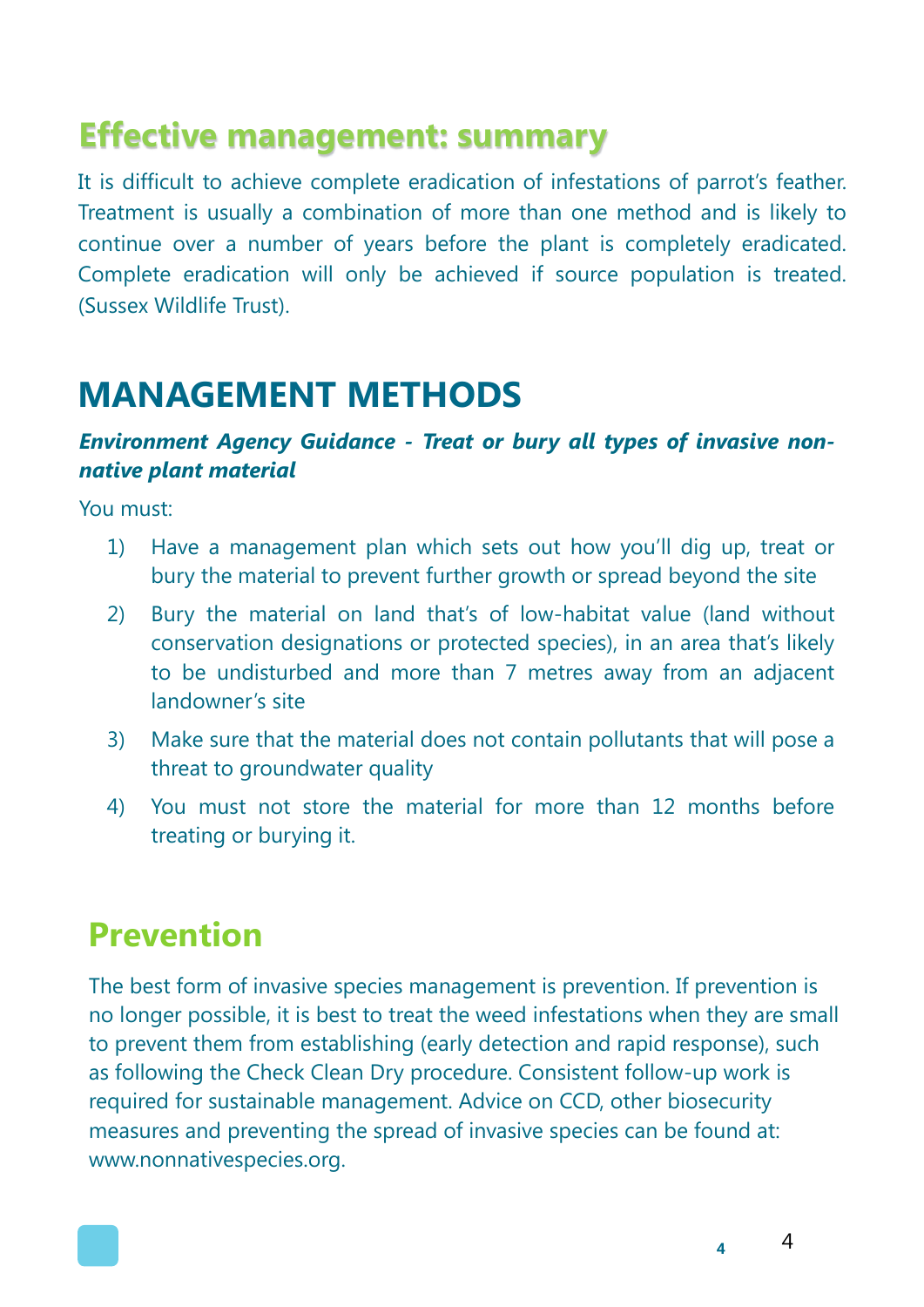## **MANAGEMENT METHODS**

## **Mechanical**

Where the parrot's feather grows in thick intertwined mats, mechanical removal is very difficult and has proved to be unsuccessful in the past (CABI, 2018). Care should be taken not to inadvertently spread fragments attached to clothing or equipment. Strict cleaning protocols should be adapted and adhered to. Good practice biosecurity should be carried out. Correct disposal of plant material is also essential. (Kelly, J. & Maguire, C.M. 2009). All plant parts and fragments must be removed or re-growth will occur.

Hand-pulling and dredging: Hand pulling and harvesting may offer temporary control on small infestations of less than one acre. (Madsen, J.D. & Wersal, R. 2007). Dredging is generally very expensive and not feasible for most management situations (Madsen, J.D. & Wersal, R. 2007). Raking may not be feasible due to the rapid biomass production of parrot's feather—the dense, heavy mats may damage equipment. Drawdown may offer control in some situations, however, complete drying of bottom sediments must occur since parrot's feather will root and survive in moist soil.

Cutting: *M. aquaticum* regrows rapidly from shoot fragments and as such, mechanical cutting alone is rarely effective. [\(Jacot-Guillarmod, 1977\).](https://www.cabi.org/isc/datasheet/34939#CDAAB40B-3D0A-4FCA-A21B-64264CFF8F9E) However, more effective harvesting systems that remove the biomass and accumulated nutrient reserves may offer control possibilities (EPPO, 2004). Mechanical control is effective for removing large infestations of this plant in areas where access is available for weed cutting buckets or boats. Care should be taken to restrict the downstream movement of stem fragments which will result from cutting operations as regrowth is rapid from this type of propagule. The stems of this species are especially brittle and fragmentation occurs readily when the plant is cut. Chemical control of remaining plants should be undertaken (CEH, 2004).

Jan | Feb | Mar | Apr | May | Jun | Jul | Aug | Sep | Oct | Nov | Dec Dredging Pulling

When to manage parrot's feather mechanically (green):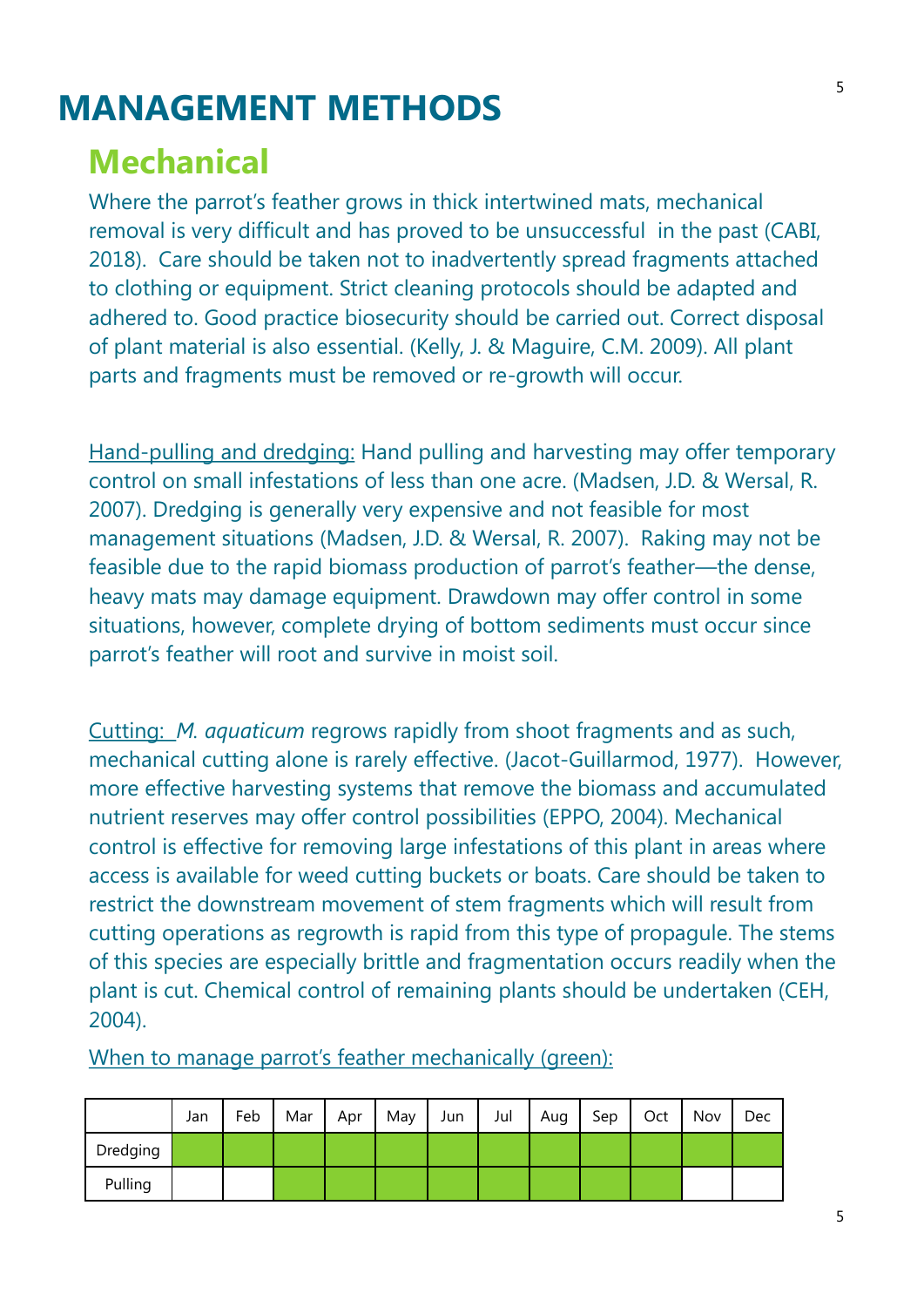## **Chemical**

Although *M. aquaticum* is considered by some to be susceptible to herbicides, it is difficult to achieve complete control. The emergent stems and leaves have a thick waxy cuticle and it requires a wetting agent to penetrate this cuticle. Often the weight of the spray will cause the emergent vegetation to collapse into the water where the herbicide is washed off before it can be translocated throughout the plant (Washington State's Department of Ecology, 2009).

Chemical herbicides have been used for the localized control of parrot's feather (e.g. Morreira et al. 1999). Herbicide control of aquatic vegetation is prohibited in numerous countries (e.g. no herbicides are approved for submerged species in Europe) (De Winton et al. 2013; Hussner et al. 2017). Therefore it is important to consider local regulations before using herbicide control. Glyphosate has given good results used after drying out the application area, though treatment using this pesticide has been showed to have an impact on water quality (Moreira et al 1999). Glyphosate is currently legal to use in the EU (including the UK) though this might change in the near future according to the European Commission. Impacts on non-target species should be considered prior to herbicide use.

Emerged and submerged vegetation may require different herbicides (though note as mentioned previously, there are currently no herbicides approved for use on submerged species in Europe) and adjuvants may increase the efficacy of the treatment.

|          | Jan | Feb | Mar | Apr | May | Jun | Jul | Aug | Sep | Oct | Nov | Dec |
|----------|-----|-----|-----|-----|-----|-----|-----|-----|-----|-----|-----|-----|
| Chemical |     |     |     |     |     |     |     |     |     |     |     |     |

#### When to manage parrot's feather chemically (green):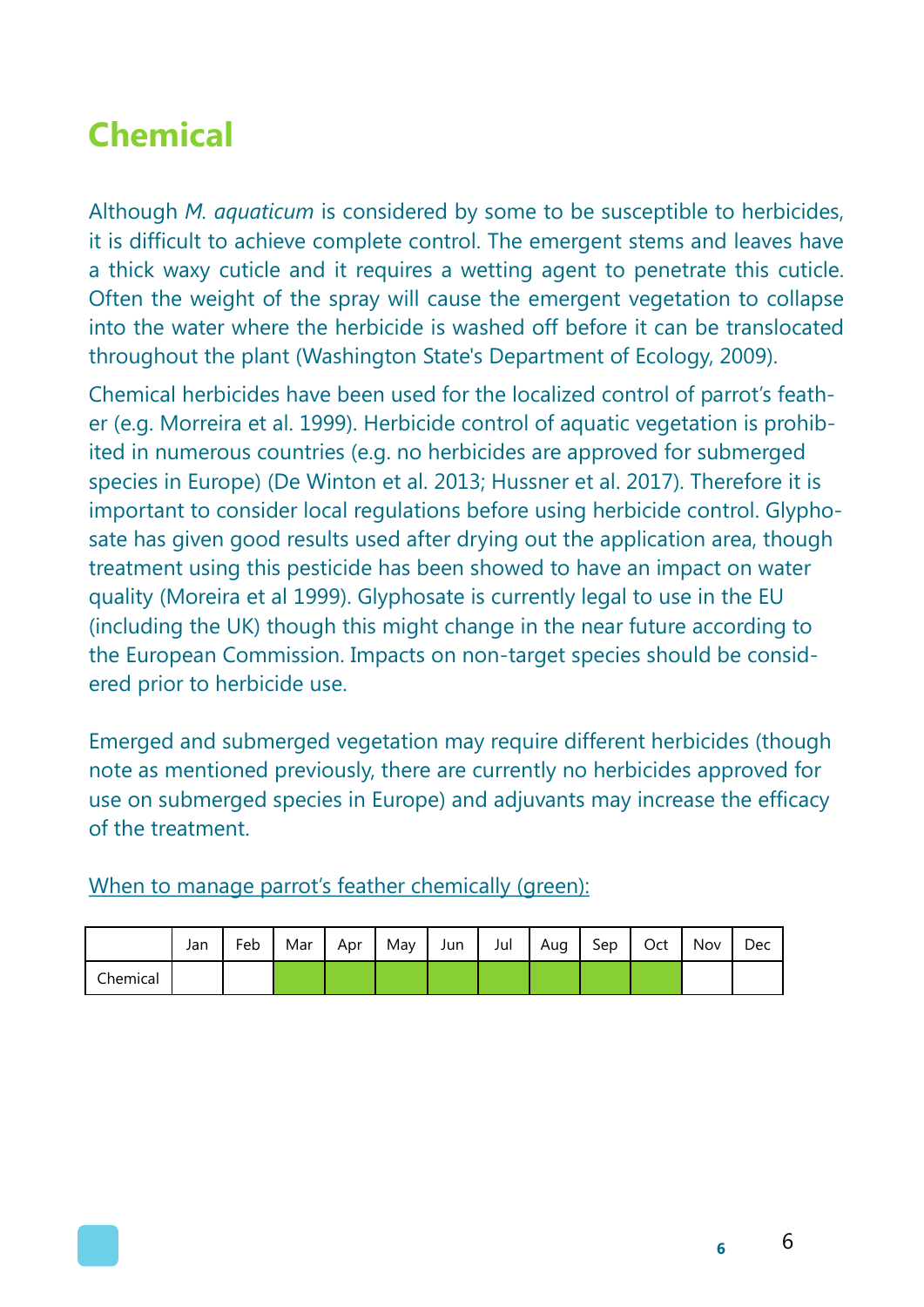## **Environmental control**

This species is not tolerant of fast flow and does not appear to grow in rivers or fast flowing streams. Increasing flow by narrowing slow flowing channels may be a way of controlling the growth of this species.

Most emergent species are controlled by increasing shade. This can be achieved by using light barriers such as UV sheeting weighted down. The planting of trees along the south side of water bodies or by placing a floating opaque material over the water surface in early spring has also been suggested. Shade

## **Ineffective management**

## **Biological Control**

There are currently no known successful biocontrol agents for parrot's feather. Parrot's feather has a high tannin content so most grazers, including grass carp, find it unpalatable (Washington State's Department of Ecology, 2003).

## **Mechanical Control**

As mentioned above. There are only limited circumstances where mechanical cutting and dredging may prove useful and usually this would be in combination with other techniques. Where the parrot's feather grows in thick intertwined mats, mechanical removal is very difficult and has proved to be unsuccessful in the past (CABI, 2018).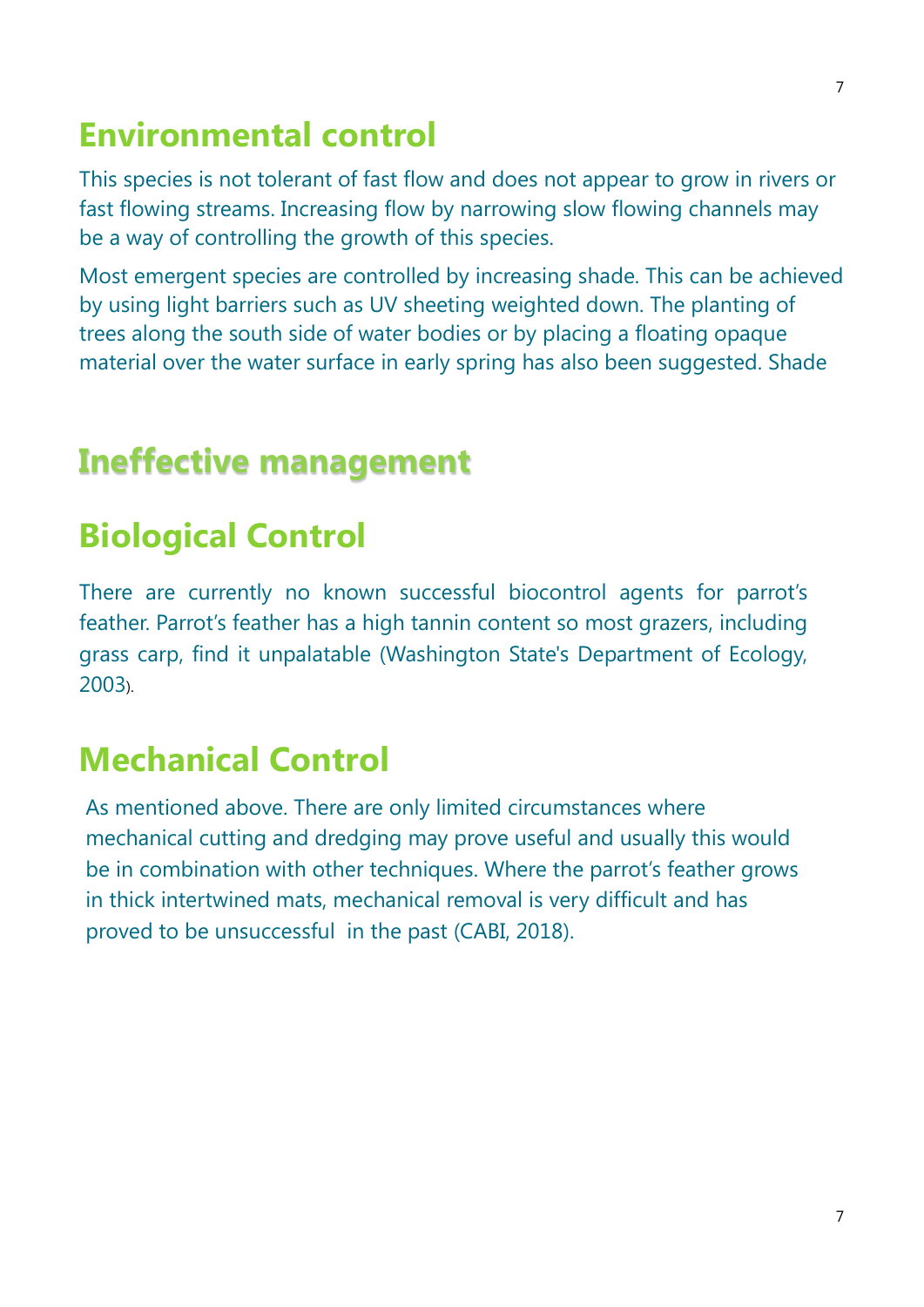# **Legislation**

Parrot's feather is listed under Schedule 9 to the Wildlife and Countryside Act 1981 with respect to England, Wales and Scotland. It is covered by Article 15 (2) of the Wildlife (Northern Ireland) Order 1985 as well. As such, it is an offence to plant or otherwise cause this species to grow in the wild. This species is also banned from sale in England due to its significant negative impacts on biodiversity and the economy. This is covered under [The Wildlife and Countryside Act](http://www.legislation.gov.uk/uksi/2014/538/made)  1981 (prohibition on Sale etc. of Invasive Non-native Plants) (England) Order [2014](http://www.legislation.gov.uk/uksi/2014/538/made)

Parrot's feather is also on the EU List of Invasive Alien Species of Union Concern. The EU [Regulation \(1143/2014\) on invasive alien \(non-native\) species.](http://eur-lex.europa.eu/legal-content/EN/TXT/?qid=1417443504720&uri=CELEX:32014R1143) Under the EU Invasive Alien Species Regulation it is also an offence to import into the EU, keep, grow or cultivate, transport (to, from or within the EU; except to facilitate eradication), place on the market, use or exchange this species - unless there are specific exemption or permit

A link to other resources on legislation of INNS: <http://www.nonnativespecies.org/index.cfm?sectionid=23>

# **Health and Safety**

Use of glyphosate requires AqHerb01 approval and NPTC PA1 & PA6 qualifications.

[Application to use herbicides in or near water](https://www.gov.uk/government/publications/application-to-use-herbicides-in-or-near-water)

[City & Guilds Level 2 Principles of Safe Handling and Application of](http://www.nptc.org.uk/qualificationschemedetail.aspx?id=515)  [Pesticides \(PA1\)](http://www.nptc.org.uk/qualificationschemedetail.aspx?id=515)

[City & Guilds Level 2 Award in the Safe Application of Pesticides using](http://www.nptc.org.uk/qualificationschemedetail.aspx?id=520)  [Pedestrian Hand Held Equipment](http://www.nptc.org.uk/qualificationschemedetail.aspx?id=520)

[Health and Safety Executive Code of Practice for Plant Protection Products](http://www.hse.gov.uk/pesticides/resources/C/Code_of_Practice_for_using_Plant_Protection_Products_-_Section_2.pdf)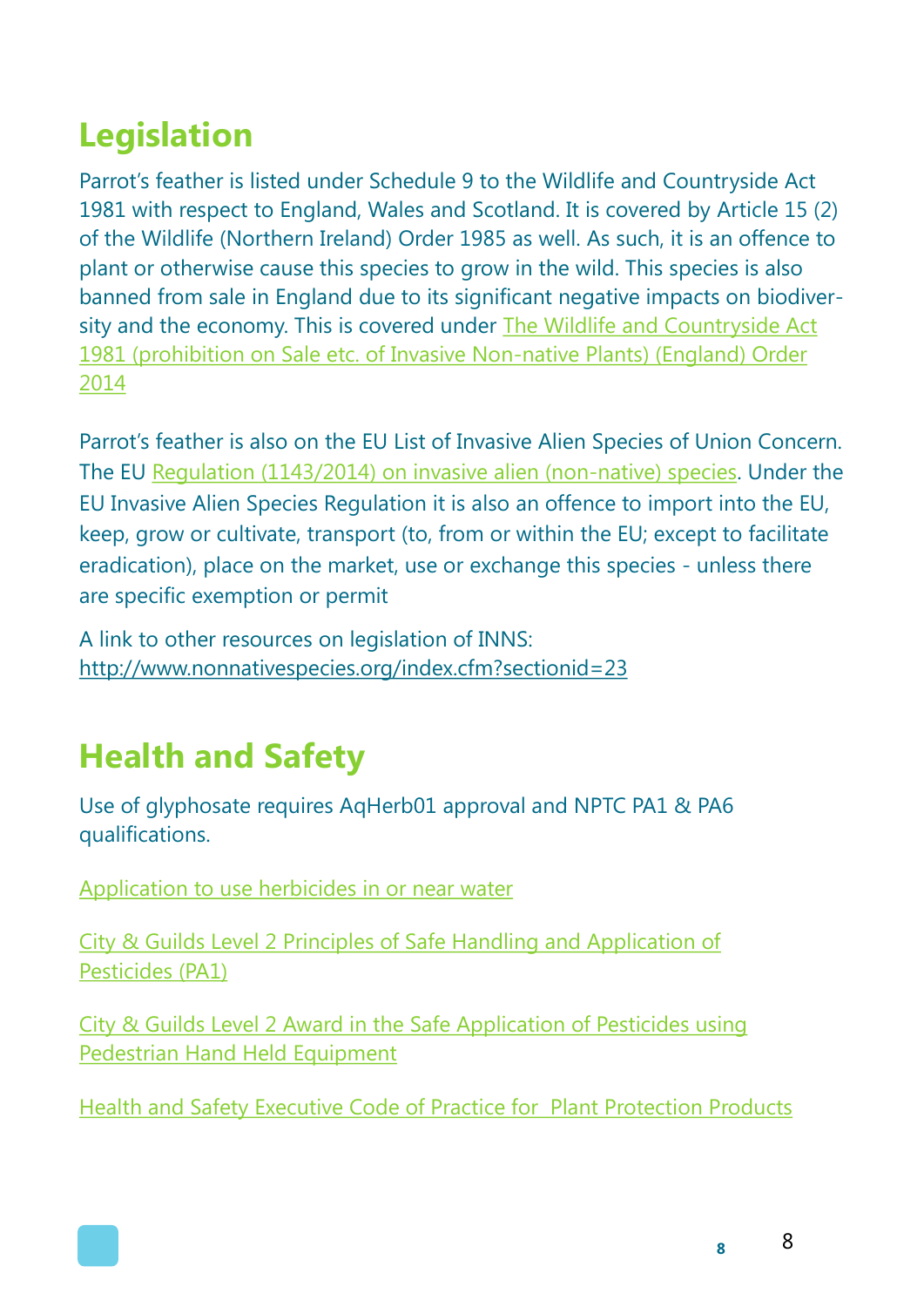## **Health and Safety cont.**

Useful resources and guidance on health and safety when planning a project working with invasive species is available on the GBNNSS website: <http://www.nonnativespecies.org/index.cfm?pageid=266>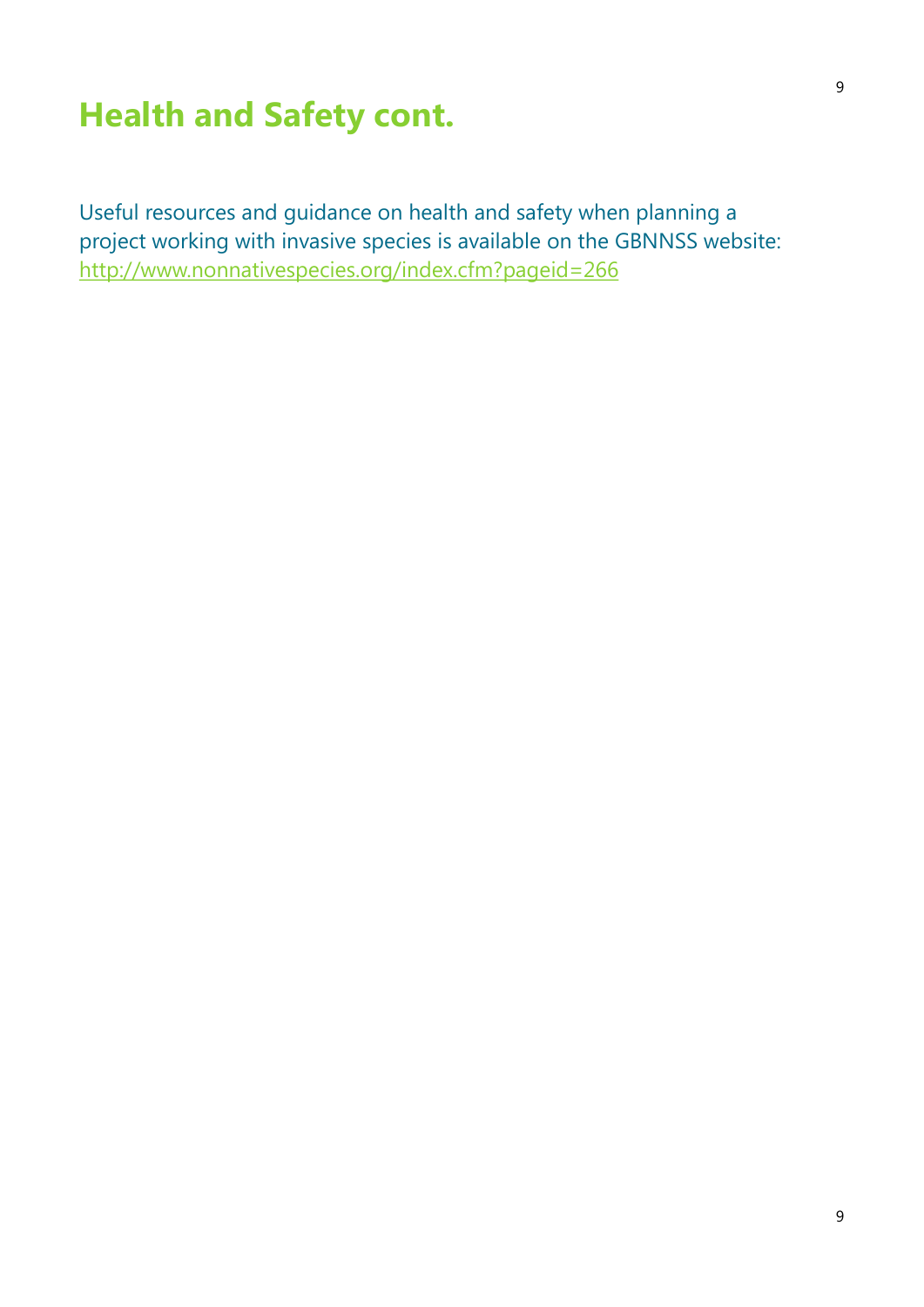## **References**

- Angling Trust Parrot's feather weed *[Myriophyllum aquaticum](https://secure.fera.defra.gov.uk/nonnativespecies/downloadDocument.cfm?id=1086)* CABI, 2018 - Parrot's feather Datasheet. [https://www.cabi.org/ISC/](https://www.cabi.org/ISC/datasheet/34939) [datasheet/34939](https://www.cabi.org/ISC/datasheet/34939)
- BioNet-Eafrinet Keys and Fact Sheets, *Myriophyllum aquaticum* Parrot's Feather. http://keys.lucidcentral.org/keys/v3/eafrinet/weeds/ key/weeds/Media/Html/Myriophyllum\_aquaticum\_ (Parrots\_Feather).htm
- Centre for Ecology & Hydrology (CEH) 2004. Information Sheet: *[Myriophyllum aquaticum Parrot's Feather](https://secure.fera.defra.gov.uk/nonnativespecies/downloadDocument.cfm?id=1085)* ([http://](http://www.nonnativespecies.org/downloadDocument.cfm?id=1085) [www.nonnativespecies.org//downloadDocument.cfm?id=1085\).](http://www.nonnativespecies.org/downloadDocument.cfm?id=1085)
- De Winton M., Jones H., Edwards T., Özkundakci D., Wells R., McBride C., Rowe D., Hamilton D., Clayton J., Champion P. & Hofstra D. (2013) Review of Best Management Practices for Aquatic Vegetation Control in Stormwater Ponds, Wetlands, and Lakes. Auckland Council technical report, TR2013/026.
- EPPO data sheet on Invasive Plants: *[Myriophyllum aquaticum](https://secure.fera.defra.gov.uk/nonnativespecies/downloadDocument.cfm?id=1089)* [\(http://](http://www.nonnativespecies.org/downloadDocument.cfm?id=1089) [www.nonnativespecies.org//downloadDocument.cfm?id=1089\)](http://www.nonnativespecies.org/downloadDocument.cfm?id=1089)
- [Global Invasive Species Database I](http://www.issg.org/database/species/ecology.asp?si=401&fr=1&sts=sss&lang=EN)SSG website (http:// www.iucngisd.org/gisd/species.php?sc=401)
- Hussner A., Stiers I., Verhofstad M.J.J.M., Bakker E.S., Grutters B.M.C., Haury J., van Valkenburg J.L.C.H., Brundu G., Newman J., Clayton J.S. & Anderson L.W.J. (2017) Management and control methods of invasive alien freshwater aquatic plants: A review. Aquatic
- Jacot-Guillarmod A, 1977. Myriophyllum, an increasing water weed menace for South Africa. S. African J. Sci., 73:89-90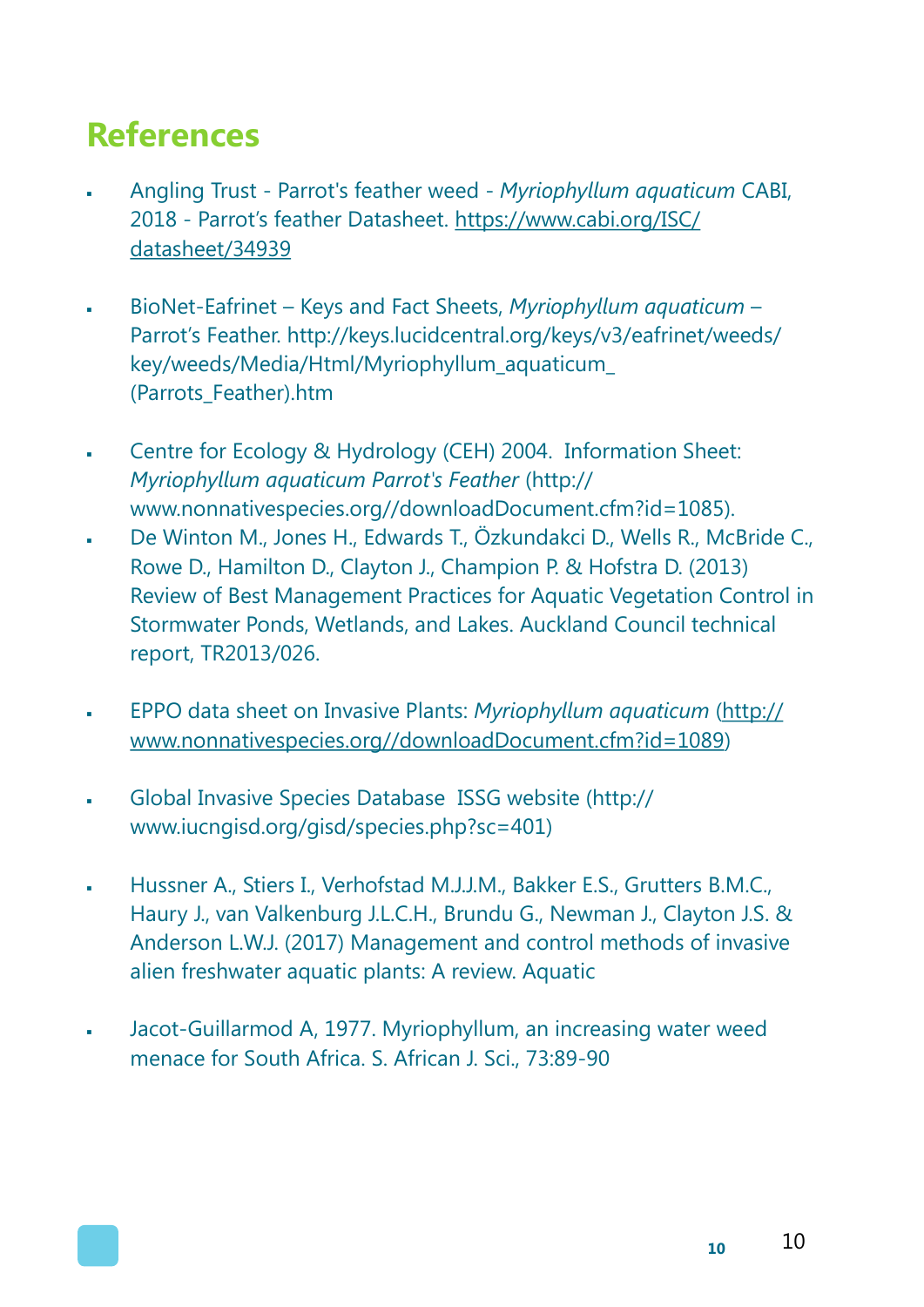### **References (cont)**

- Kelly, J. & Maguire, C.M. (2009) [Parrot's Feather \(](https://secure.fera.defra.gov.uk/nonnativespecies/downloadDocument.cfm?id=1087)*Myriophyllum aquaticum*[\) Invasive Species Action Plan.](https://secure.fera.defra.gov.uk/nonnativespecies/downloadDocument.cfm?id=1087) Prepared for NIEA and NPWS as part of Invasive Species Ireland.
- Madsen, J.D. & Wersal, R. Parrotfeather [*Myriophyllum aquaticum* (Vellozo) Verdecourt] 2007. Mississippi State University Geosystems Research Institute. http://www.nonnativespecies.org// downloadDocument.cfm?id=1091
- Moreira I., Ferreira T., Monteiro A., Catarino L. & Vasconcelos T. (1999) Aquatic weeds and their management in Portugal: insights and the international context. Hydrobiologia 415, 229–234
- [Oberholzer,](http://www.bioone.org/doi/abs/10.4001/1021-3589-15.2.385) I. G., Mafokoane, D. L., Hill, M.P. (2007) The biology and laboratory host range of the weevil, *Listronotus marginicollis* (Hustache) (Coleoptera: Curculionidae), a natural enemy of the invasive aquatic weed, parrot's feather, *Myriophyllum aquaticum* (Velloso) Verde (Haloragaceae). African Entomology 15(2):385-390.
- Parker J.D., Caudill C.C. & Hay M.E. (2007). Beaver herbivory on aquatic plants. Oecologia, 151, 616-625.
- Sussex Wildlife Trust Parrots Feather (*[Myriophyllum aquaticum](https://secure.fera.defra.gov.uk/nonnativespecies/downloadDocument.cfm?id=1092)*) Fact [Sheet.](https://secure.fera.defra.gov.uk/nonnativespecies/downloadDocument.cfm?id=1092) http://www.nonnativespecies.org//downloadDocument.cfm? id=1092
- University of Hertfordshire, IUPAC. The PPDB Pesticide Properties Database.
- [Verma U., Charudattan R.](https://www.sciencedirect.com/science/article/pii/S1049964483710364#!) (1993). Host Range of *Mycoleptodiscus terrestris*, a Microbial Herbicide Candidate for Eurasian Watermilfoil, *Myriophyllum spicatum.*
- Washington State's Department of Ecology, 2003 & 2009.